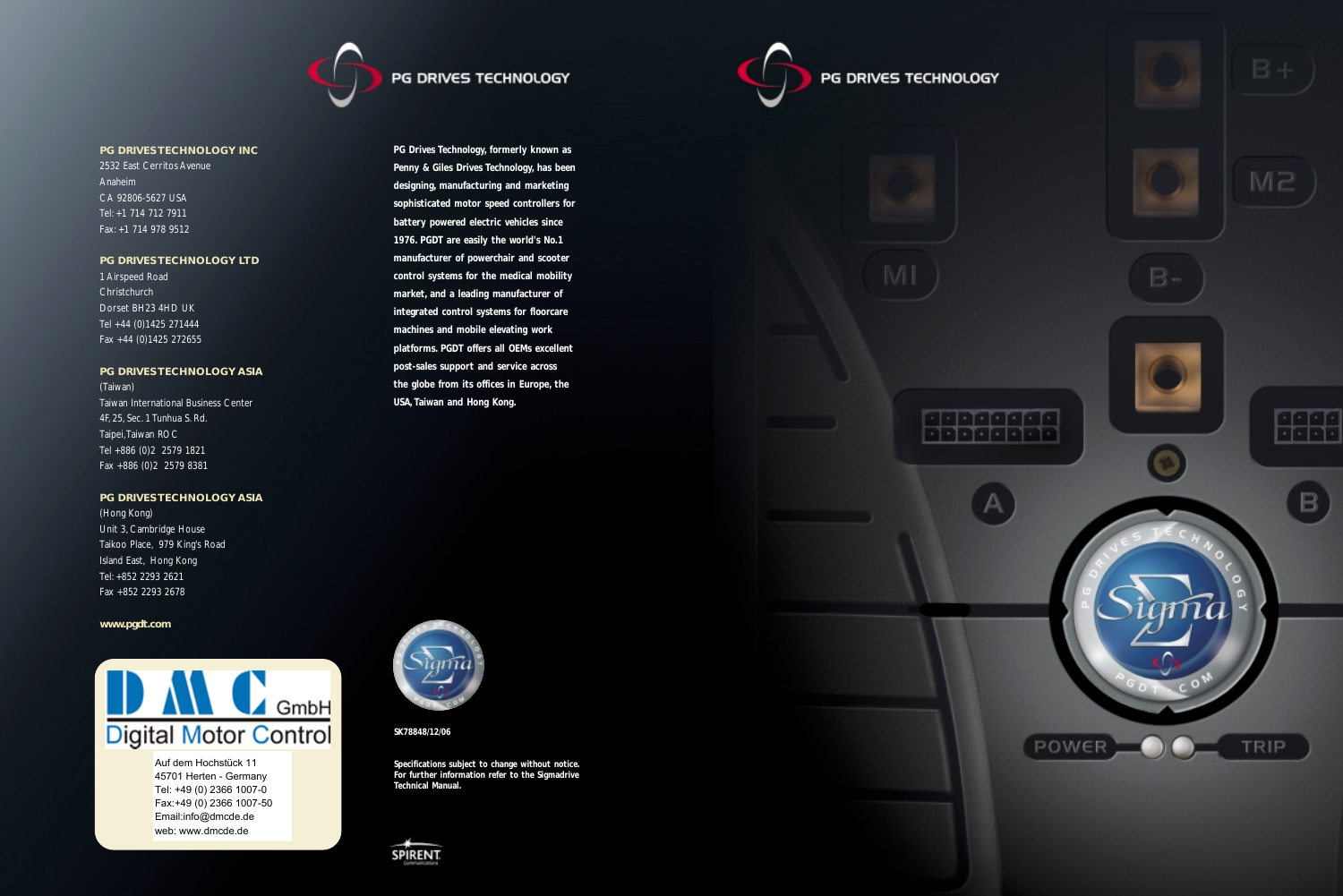The Sigmadrive family of motor controllers and ancillary products have been developed for use in a wide range of electric vehicle applications such as Materials Handling, Airport Ground Support, Industrial, Utility and Mobile Elevating Work Platforms. Sigmadrive controllers possess many features and capabilities that will benefit the electric vehicle designer.

Sigmadrive is available in three frame sizes covering AC induction and most DC motor types, for traction, pump and power steering functions over a wide range of battery voltages and power outputs.

Insulated Metal Substrate (IMS) technology is fully utilized to provide superior thermal performance and exceptional reliability. The innovative design eliminates all internal links and interconnections, and provides integral heat sinking for all components and terminals. This increases reliability and enables Sigmadrive to provide a higher continuous current and smaller physical size than other controllers of the same power rating.

Sigmadrive based systems can be quickly configured using the powerful Hand Held Programmer, this device allows easy set-up using 'real' units such as Volts, Hz, Amps and Seconds.

Sigmadrive is designed for use in the challenging environments typical of electric vehicles, providing excellent protection against dust and water in an incredibly low profile, rugged package. An optional cable cover protects the power and control connections against water spray, allowing the controller to be mounted on the vehicle chassis without the need for additional protective enclosures.

CANbus communication as standard allows safe and reliable vehicle operation. Dual traction applications for all Sigmadrive variants can easily be easily configured using 2 individual traction controllers linked by CANbus. Multiple Sigmadrives can be interfaced via the CANbus to provide control of all vehicle functions, and also allows direct interfacing with ancillary products such as the Sigmagauge LCD vehicle display, Sigma I/O modules and other 3rd party equipment to ensure easy system building.

## **Advanced design and functionality:**

- 
- 
- 
- 
- 
- 
- 
- 
- 
- 
- 
- 
- 
- 



# **SIGMADRIVE AC INDUCTION AND DC MOTOR CONTROLLER FAMILY**

#### **Features:**

- **7** off low impedance digital inputs
- 3 off high resolution analogue inputs
- **3 off protected contactor drivers**
- **(2 off on small frame versions)**
- **In-built coil suppression**
- **Short circuit and open circuit contactor detect**
- **Thermal current limit compensation**
- **Throttle mapping**
- **Electromagnetic brake control**
- **Emergency reverse / Belly button**
- **Programmable creep speed**
- **Inching facility**
- **Power steer timer**
- **Regenerative and plug braking**
- **Braking proportional to accelerator position**
- **Braking in neutral**
- **Brake pedal analogue input mode**
- **Under and over-voltage protection**
- **Throttle wire-off detection**
- 3 traction cutback speeds
- Easy dual traction control via 2 controllers
- **6 pump speeds with additive, priority and**
- **compensation**
- **Pump inhibit input**
- **Independent power steer speed and compensation**
- **+12V output pin, 20mA max**
- **Multiple hardware and software failsafe systems and watchdog**
- Power On and Trip diagnostic LED indicators



| Dimensions (mm) | Sigmadrive Frame Size |        |       |  |
|-----------------|-----------------------|--------|-------|--|
|                 | <b>Small</b>          | Medium | Large |  |
| Length          | 177                   | 225    | 320   |  |
| Width           | 155                   | 200    | 200   |  |
| Height          | 38                    | 56     | 56    |  |
|                 |                       |        |       |  |
| Weight (kg)     | 1.2                   | 4.1    | 6.1   |  |

#### **Sigmadrive Controller Dimensions**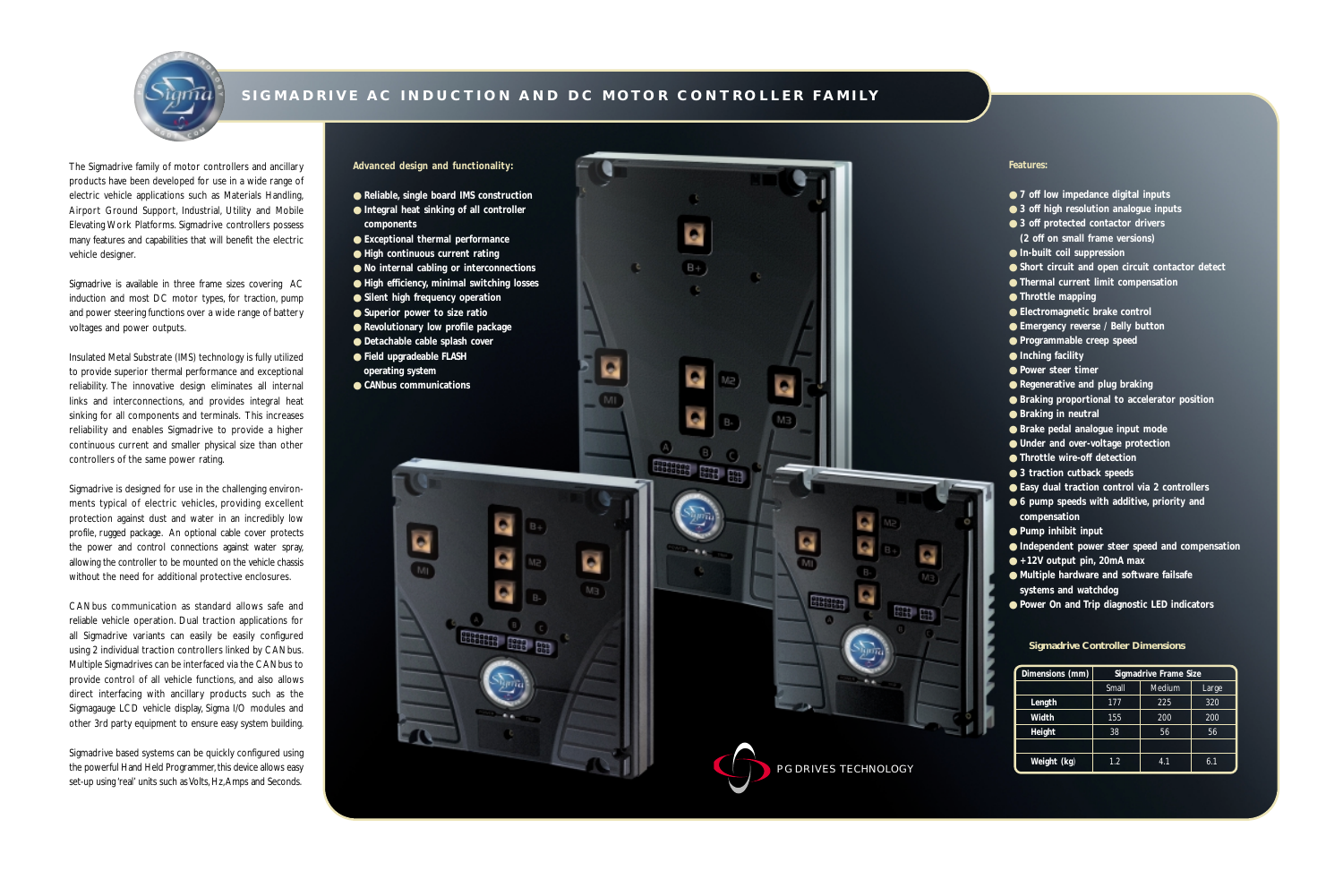

| <b>Sigmadrive AC Model</b> | Voltage    | Current (2 min) rms | Current (1 hour) | <b>Frame Size</b> |
|----------------------------|------------|---------------------|------------------|-------------------|
| <b>Traction</b>            |            |                     |                  |                   |
| <b>ACT950L</b>             | 96V        | 460A                | 240A             | Large             |
| <b>ACT865L</b>             | 72-80V     | 460A                | 240A             | Large             |
| <b>ACT835M</b>             | 72-80V     | 250A                | 120A             | <b>Medium</b>     |
| <b>ACT465L</b>             | 24-48V     | 460A                | 260A             | Large             |
| <b>ACT445M</b>             | 24-48V     | 320A                | 180A             | <b>Medium</b>     |
| <b>ACT425S</b>             | 24-48V     | 180A                | 80A              | Small             |
| <b>ACT817S</b>             | 72-80V     | 125A                | 70A              | Small             |
| Pump                       |            |                     |                  |                   |
| <b>ACP950L</b>             | <b>96V</b> | 460A                | 240A             | Large             |
| <b>ACP865L</b>             | 72-80V     | 460A                | 240A             | Large             |
| <b>ACP835M</b>             | 72-80V     | 250A                | 120A             | <b>Medium</b>     |
| <b>ACP465L</b>             | 24-48V     | 460A                | 260A             | Large             |
| <b>ACP445M</b>             | 24-48V     | 320A                | 180A             | <b>Medium</b>     |
| <b>ACP425S</b>             | 24-48V     | 180A                | 80A              | Small             |
| <b>ACP817S</b>             | 72-80V     | 125A                | 70A              | Small             |

#### ● **Sigmadrive AC**

Sigmadrive AC Induction Motor Controllers are tuneable to any AC motor. Real-time high resolution current measurement combined with advanced flux control techniques provide smooth and highly efficient control of torque and speed. The algorithm employed provides enhanced performance over other methods, and is particularly power efficient with highly dynamic loads. Sigmadrive AC can be quickly set up to provide maximum torque, efficiency and best performance characteristics. The Sigmadrive AC Induction motor controllers are available in traction and pump configurations for the power and voltage ratings as shown. Dual traction applications for all Sigmadrive variants can be easily configured using 2 individual traction controllers linked by CANbus.

| <b>Sigmadrive SEM Model</b> | Voltage | Peak Current (2 min) | Current (1 hour) | <b>Frame Size</b> |
|-----------------------------|---------|----------------------|------------------|-------------------|
| <b>SET865L</b>              | 72-80V  | 650A                 | 240A             | Large             |
| <b>SET835M</b>              | 72-80V  | 350A                 | 120A             | Medium            |
| <b>SET465L</b>              | 24-48V  | 650A                 | 260A             | Large             |
| <b>SET445M</b>              | 24-48V  | 450A                 | 180A             | Medium            |
| <b>SET425TS</b>             | 24-48V  | 250A                 | 80A              | Small             |

#### ● **Sigmadrive SEM**

Sigmadrive Separately Excited Motor (SEM) controllers offer the same advanced technology and design features of the Sigmadrive AC controllers to provide a range of flexible, power efficient traction speed controllers with an exceptional power to size ratio, revolutionary low profile and excellent thermal characteristics.

| <b>Sigmadrive Series Model</b> | Voltage | Peak Current (2 min)        |          | Current (1 hour)                          | <b>Frame Size</b> |
|--------------------------------|---------|-----------------------------|----------|-------------------------------------------|-------------------|
| <b>Traction</b>                |         |                             |          |                                           |                   |
| <b>SRT865L</b>                 | 72-80V  | 650A                        |          | 240A                                      | Large             |
| <b>SRT835M</b>                 | 72-80V  | 350A                        |          | 120A                                      | <b>Medium</b>     |
| <b>SRT465M</b>                 | 24-48V  | 650A                        |          | 126A                                      | <b>Medium</b>     |
| <b>SRT445M</b>                 | 24-48V  | 450A                        |          | 2180A                                     | <b>Medium</b>     |
| <b>SRT425S</b>                 | 24-48V  | 250A                        |          | 80A                                       | Small             |
| Pump                           |         |                             |          |                                           |                   |
| <b>SRP865L</b>                 | 72-80V  | 650A                        |          | 240A                                      | Large             |
| <b>SRP835M</b>                 | 72-80V  | 350A                        |          | 120A                                      | <b>Medium</b>     |
| <b>SRP465M</b>                 | 24-48V  | 650A                        |          | 260A                                      | <b>Meduim</b>     |
| <b>SRP445M</b>                 | 24-48V  | 450A                        |          | 180A                                      | <b>Medium</b>     |
| <b>SRP425S</b>                 | 24-48V  | 250A                        |          | 80A                                       | Small             |
| Dual Pump & Power Steer        | Voltage | Lift pump Current<br>(2min) | (1 hour) | <b>Steering Pump</b><br>$(2 \text{ min})$ | <b>Frame Size</b> |
| <b>SRD865L</b>                 | 72-80V  | 650A                        | 240A     | 60A                                       | Large             |
| <b>SRD445M</b>                 | 24-48V  | 450A                        | 180A     | 50A                                       | <b>Medium</b>     |

#### ● **Sigmadrive Series**

Sigmadrive Series Motor Controllers are available in traction and pump configurations plus an innovative dual pump and power steer assist version. Sigmadrive series controllers offer excellent continuous current ratings, and comprehensive protection from all overcurrent fault conditions due to the high-resolution current measurement. Sigmadrive series controllers also offer protected contactor drivers with inbuilt coil suppression. The dual pump models offer a high-power output for the main lift pump, and a secondary output for the smaller, power steering assist pump.

| <b>Sigmadrive PM Model</b>         | Voltage | Peak Current (2 min) | Current (1 hour) | <b>Frame Size</b> |
|------------------------------------|---------|----------------------|------------------|-------------------|
| <b>Traction</b>                    |         |                      |                  |                   |
| <b>PMT835M</b>                     | 72-80V  | 350A                 | 120A             | <b>Medium</b>     |
| <b>PMT465L</b>                     | 24-48V  | 650A                 | 260A             | Large             |
| <b>PMT445M</b>                     | 24-48V  | 450A                 | 180A             | <b>Medium</b>     |
| <b>PMT425S</b>                     | 24-48V  | 250A                 | 80A              | Small             |
| <b>Electric Power Steer Assist</b> |         |                      |                  |                   |
| <b>PME817S</b>                     | 72-80V  | 175A                 | 60A              | Small             |
| <b>PME425S</b>                     | 24-48V  | 250A                 | 80A              | Small             |

#### ● **Sigmadrive PM**

Sigmadrive PM Motor Controllers offer smooth and predictable speed control of permanent magnet traction motors across a wide range of system voltages and power ratings. The Sigmadrive PM controllers share all of the advanced design features of the Sigmadrive family such as IMS technology, high-resolution current measurement, CANbus communications and extremely low heat dissipation. The Sigmadrive PM range can also be configured for dual traction applications, and includes dedicated Power Steer Assist controllers.